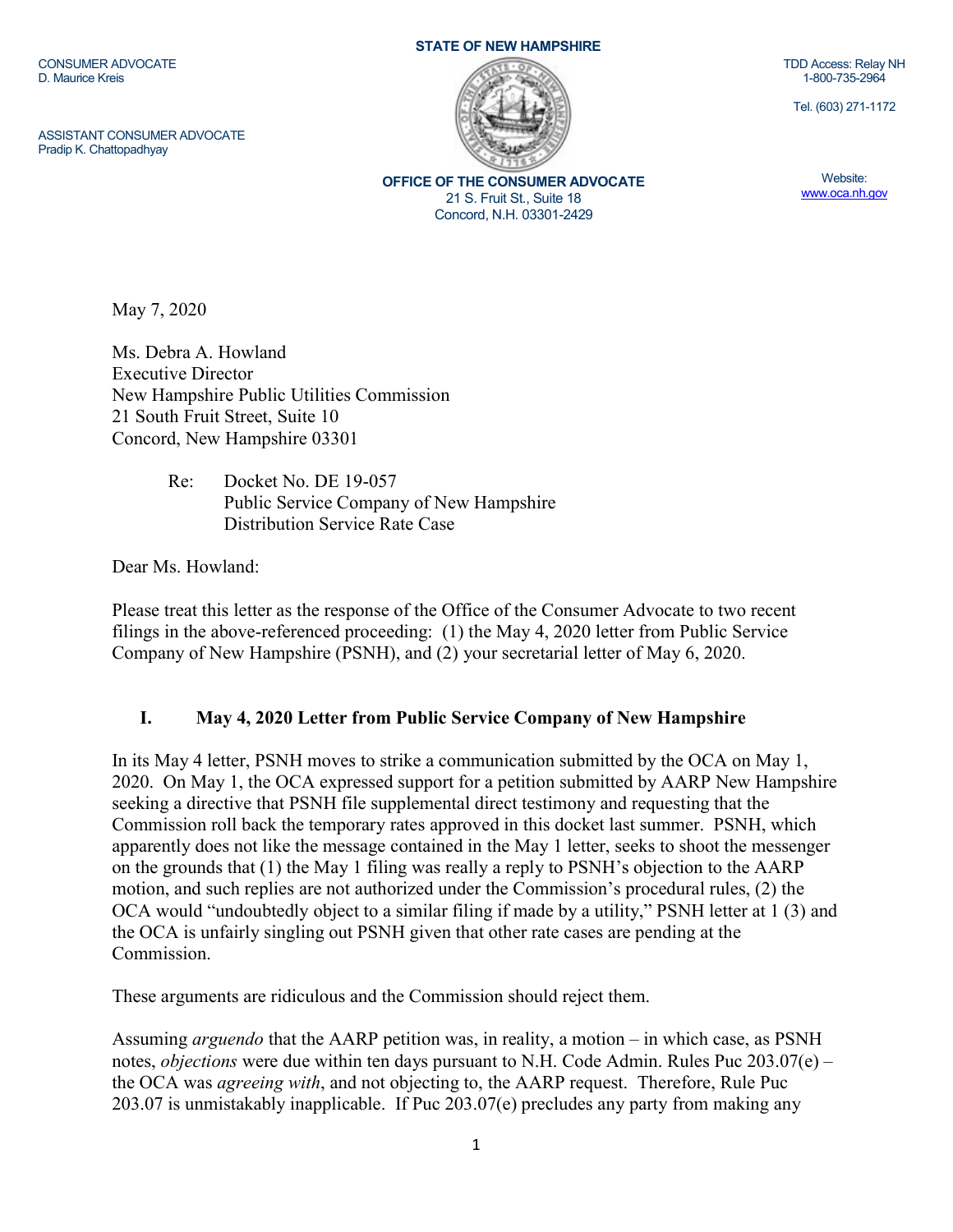filing related to anything related to the AARP request once ten days have elapsed, then the Commission should also strike the PSNH request that the Commission ignore our submission and/or provide the Company with additional time and opportunity to respond to the positions taken by the OCA on May 1.

In support of its position, PSNH referenced Order No. 25,327, entered by the Commission in Docket No. DT 06-067 on February 3, 2012. In Order No. 25,327, as PSNH notes, the Commission indicated it would disregard a reply tendered by a group of competitive local exchange carriers which had moved to dismiss the proceeding. But their reply proved to be unnecessary since the Commission granted the underlying dismissal request in Order No. 25,327. Ergo, the ruling about the reply was dictum. Moreover, as even a cursory examination of the entries in Docket DT 06-067 – 271 tabs over more than seven years, including two appeals to the New Hampshire Supreme Court – reveals, that proceeding was worthy of a Dickens novel (see, e.g., the opening chapter of *Bleak House* and its account of the fictional court case Jarndyce v. Jarndyce, a "scarecrow of a suit" that "has, over the course of time, become so complicated, that no man alive knows what it means"). So, PSNH is drawing precisely the wrong lesson from Order No. 25,327. It does not suggest, as PSNH claims, that earnest requests from the ratepayer advocate should be thrown out. Rather, it suggests that parties to PUC proceedings should work together to address problems effectively and efficiently, eschewing precisely the sort of vexatious and pedantic litigation tactics reflected in the utility's May 4 letter.

As to the notion that the OCA is "[s]ingling out PSNH" while "offering no justification for doing so," PSNH May 4 letter at 2, our response is twofold. First, no statute, rule, or legal principle requires the OCA to adopt consistent tactics across its caseload.<sup>1</sup> Second, no intervenor has filed a similar motion in any of the other currently pending rate cases and it is presumptuous of PSNH to assume the OCA would not support a similar motion filed by an intervenor in those other proceedings.

In the main, our message to the Commission as reflected in our May 1 letter is that it is time to get the parties together, either formally (with the Commissioners present, as is our preference) or informally, to figure out where this proceeding goes from here. Too much time, and too much cataclysmic change, has occurred for this rate case to proceed as contemplated in the currently applicable procedural order. PSNH does not contest this assertion; the Commission should take note of that.

## II. May 6 Secretarial Letter Concerning InDepthNH.org Opinion Piece

Concerning the May 6 secretarial letter, the OCA wishes to make certain things clear. The subject of the letter is a recent opinion piece that appeared on the news web site InDepthNH.org about this proceeding. According to the letter, Commissioners Bailey and Giaimo read the opinion piece after the latter forwarded it to the former, believing it to be among a compendium of "energy-related news articles" that were "educational in nature." The opinion piece was

 $\overline{a}$ <sup>1</sup> Thus, the claim that the OCA should not have filed its May 1 letter because the OCA would have objected to something similar from a utility is as irrelevant as it is speculative.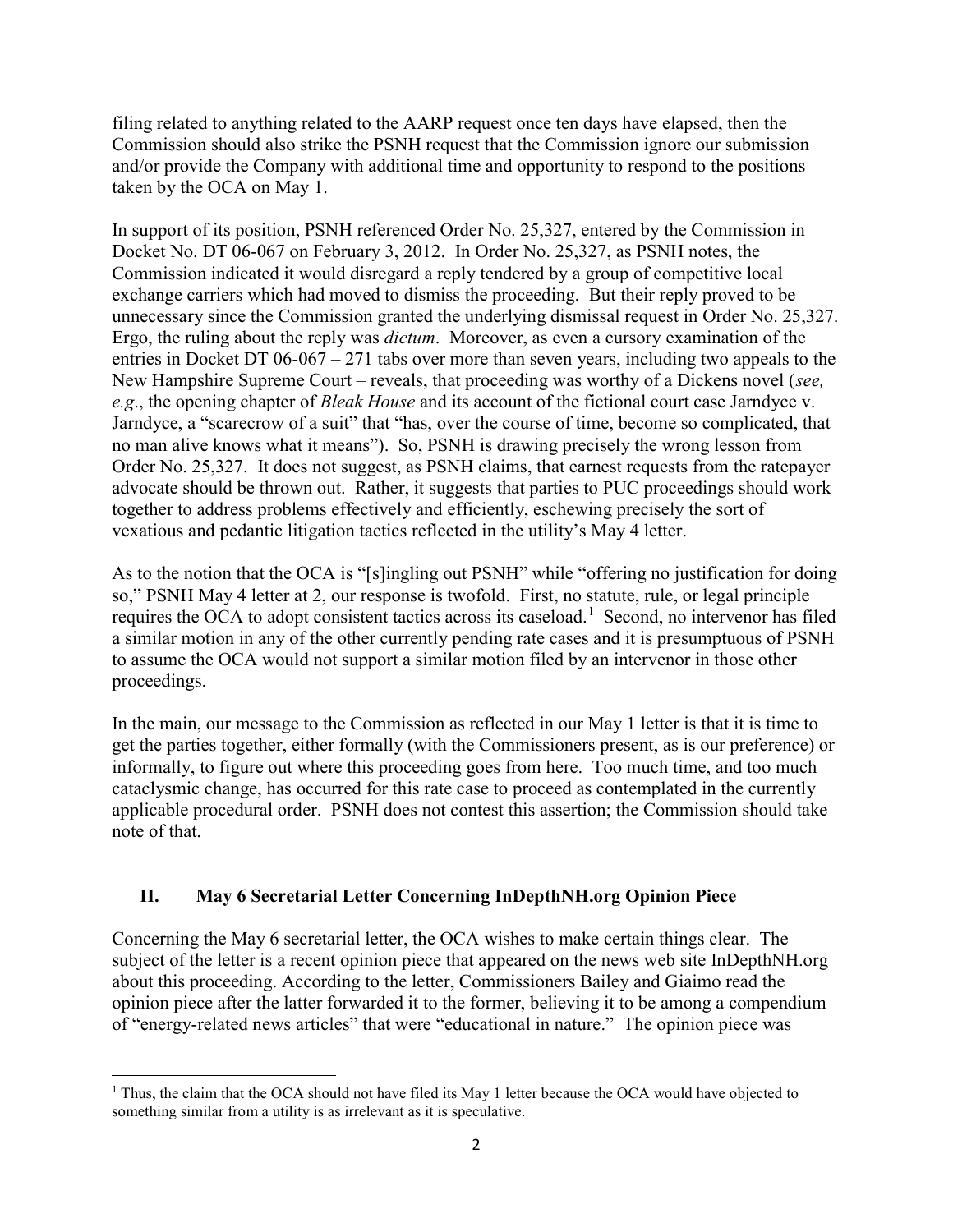critical of Eversource and certain litigation tactics it has employed in this proceeding (beyond those referenced elsewhere in this letter).

I am the author of the opinion piece in question. I am also an attorney admitted to the bar of the New Hampshire Supreme Court. As such, I am subject to the New Hampshire Rules of Professional Conduct, including Rule 3.6. Paragraph (a) of Rule 3.6 states that "[a] lawyer who is participating or has participated in the investigation or litigation of a matter shall not make any extrajudicial statement that the lawyer knows or reasonably should know will be disseminated by means of public communication and will have a substantial likelihood of materially prejudicing an adjudicative proceeding in a matter."

Although both the text of Rule 3.6 and the official comments appended to the rule make clear that Rule 3.6 is concerned primarily with judicial proceedings that are criminal in nature and/or triable to a jury, this administrative proceeding is clearly a "matter" within the meaning of the rule. The Commission's secretarial letter does not mention Rule 3.6 and, of course, enforcement of Rule 3.6 is not within the Commission's jurisdiction. Nevertheless, I am taking this opportunity to clarify in public fashion my firm belief that no violation of Rule 3.6 has occurred here.

The opinion piece in question is not the first time I have used InDepthNH.org to comment publicly about this case or, indeed, to opine on a variety matters pending before the Public Utilities Commission. All are editions of a column bearing the general title "Power to the People," which, I respectfully suggest, constitutes fair warning that the views expressed therein are not merely educational in nature but are intended to influence public opinion about controversial matters that are before the Commission and other bodies (e.g., the Federal Energy Regulatory Commission and the New Hampshire General Court).

Any attorney who appears regularly before the Commission, as I certainly do, has every reason to respect the intelligence, discernment, and good judgment of the agency's Commissioners. Thus I would respectfully suggest, to the Commission and to other readers of this letter, that it is reasonable for attorneys subject to Rule 3.6 to assume that the Commissioners will act affirmatively to maintain their impartiality and avoid reviewing extra-record materials that express opinions about pending matters. Expecting attorneys to make any other assumption would have troubling First Amendment implications.

According to the secretarial letter, Commissioners Bailey and Giaimo are "confident that their objectivity and impartiality are unaffected by having read the article," "will not consider the contents of the article going forward," and will decide the case impartially based solely on the facts in the record and the applicable law. The Office of the Consumer Advocate shares the confidence of Commissioners Bailey and Giaimo and is certain of their impartiality and objectivity. Although I emphatically reserve both my right and that of other participants in this proceeding to continue to make public statements about a case that is of great and intensifying public interest, it is my earnest hope that this marks the last time public comments about the rate case are subject to scrutiny before the Commission itself. You may count on my complete cooperation in that regard.